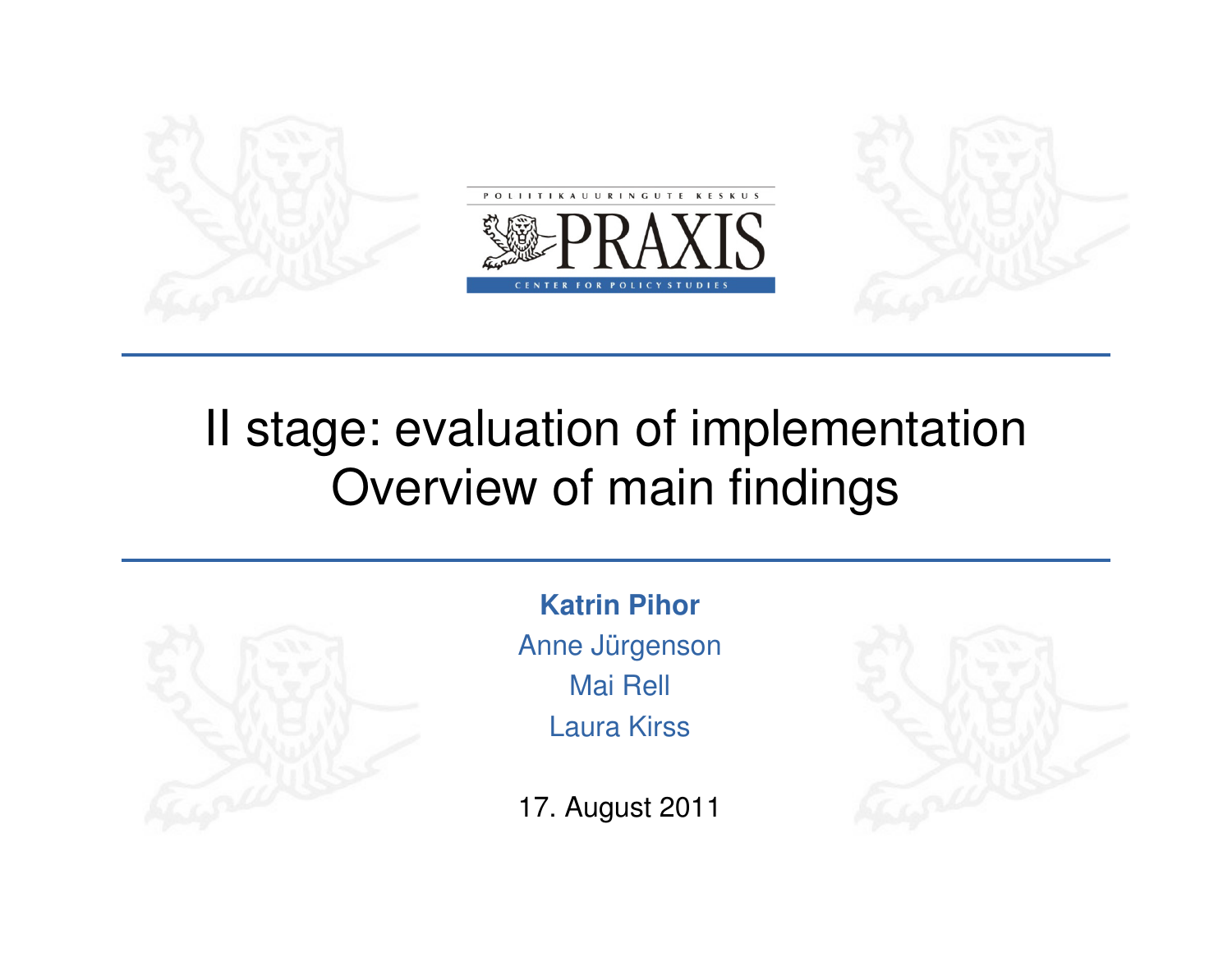# **Methodology**

- •Data analysis based on SF central system
- •Interviews (12 interviews + input from I stage)
- • 3 case studies:
	- $\mathcal{L}_{\mathcal{A}}$ - Groups of measures:
		- •Internationalization of Research and Mobilities
		- Promotion of cooperation btw Business sector and Higher education
	- $\mathcal{L}_{\mathcal{A}}$  , and the set of the set of the set of the set of the set of the set of the set of the set of the set of the set of the set of the set of the set of the set of the set of the set of the set of the set of th  $-$  Institution based
		- Testing interaction and cumulative effect of measures

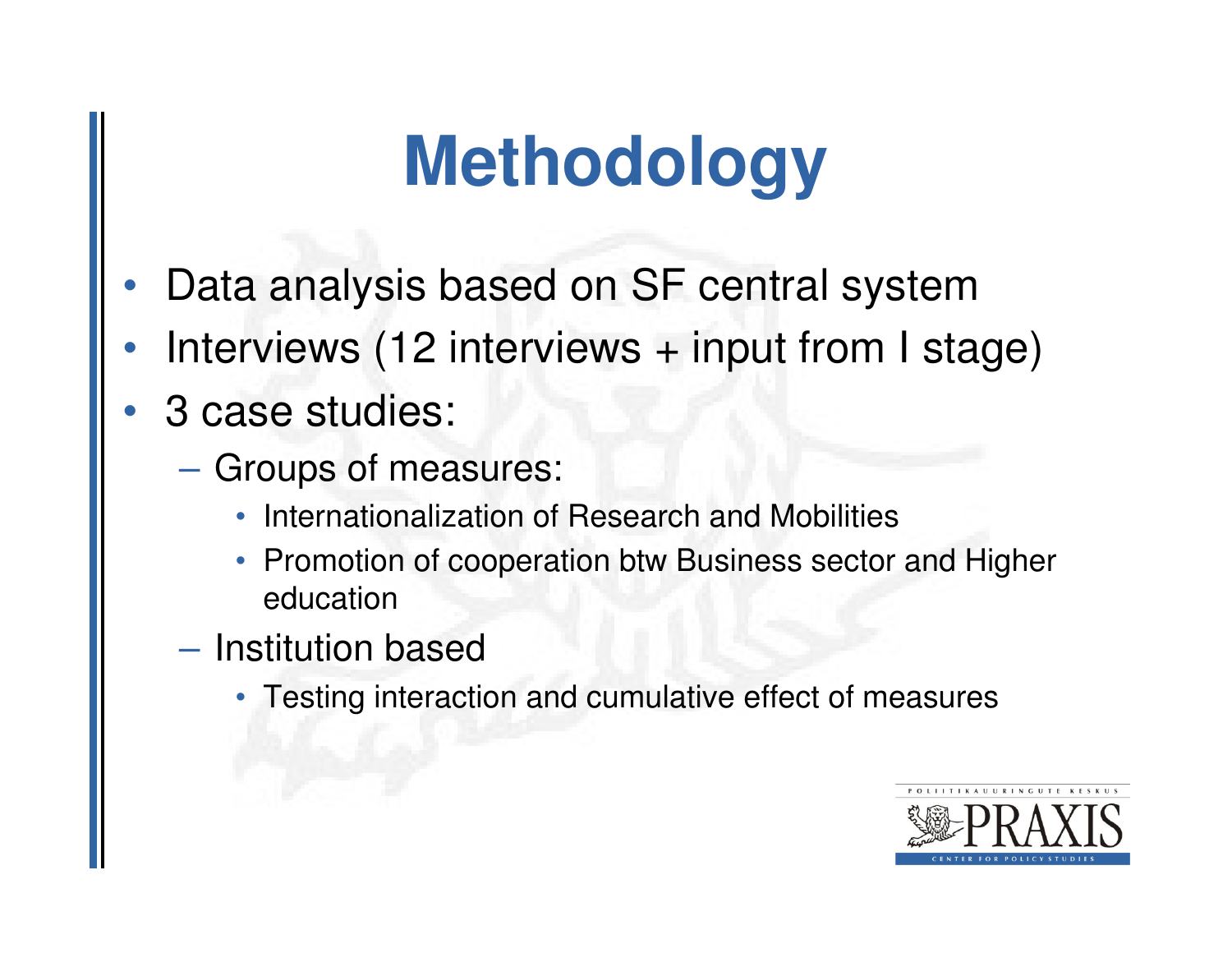"Without SF we would not even dream on things that we do today …"

University representative

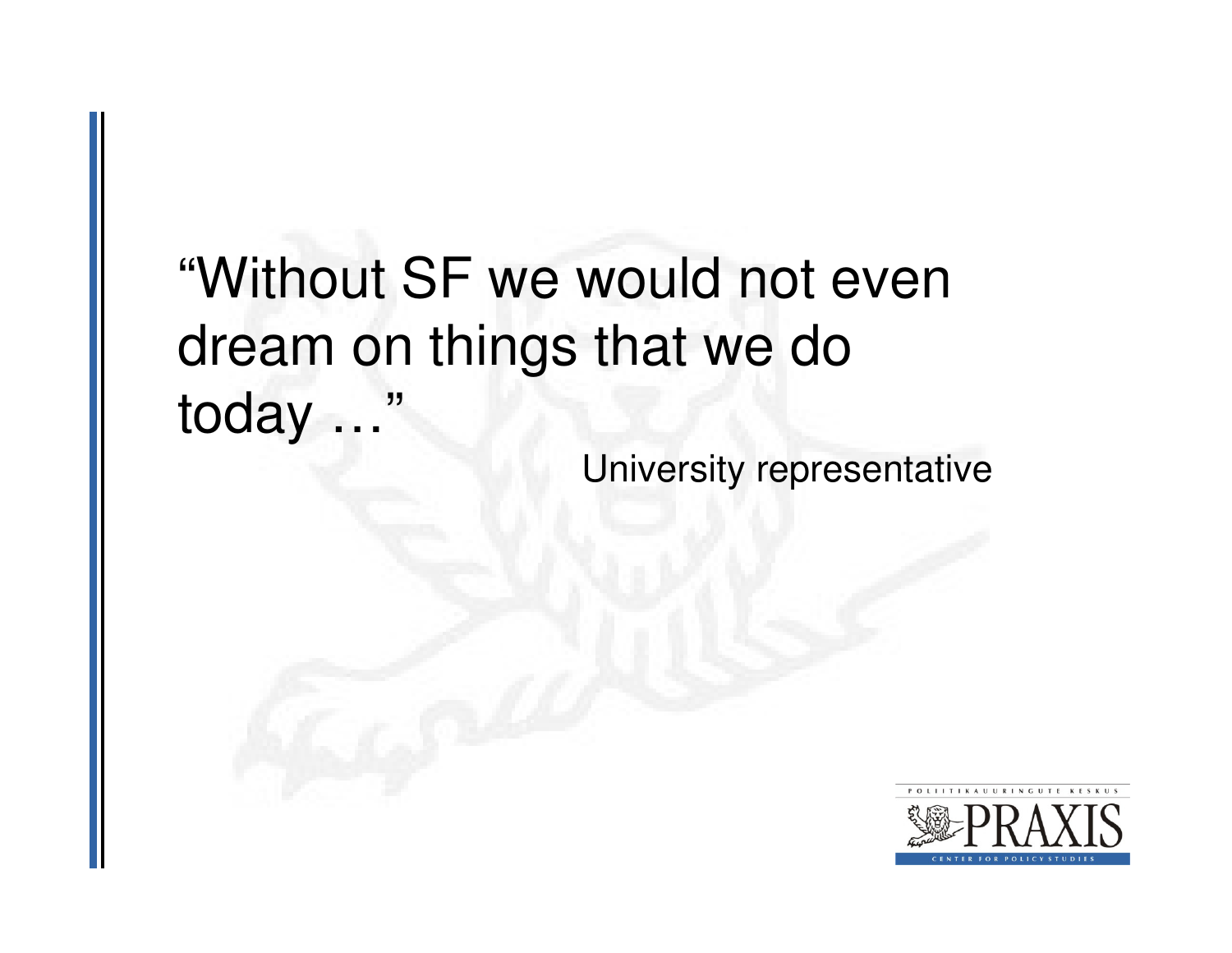### **Some statistics … (22.03.2011) HE measures**

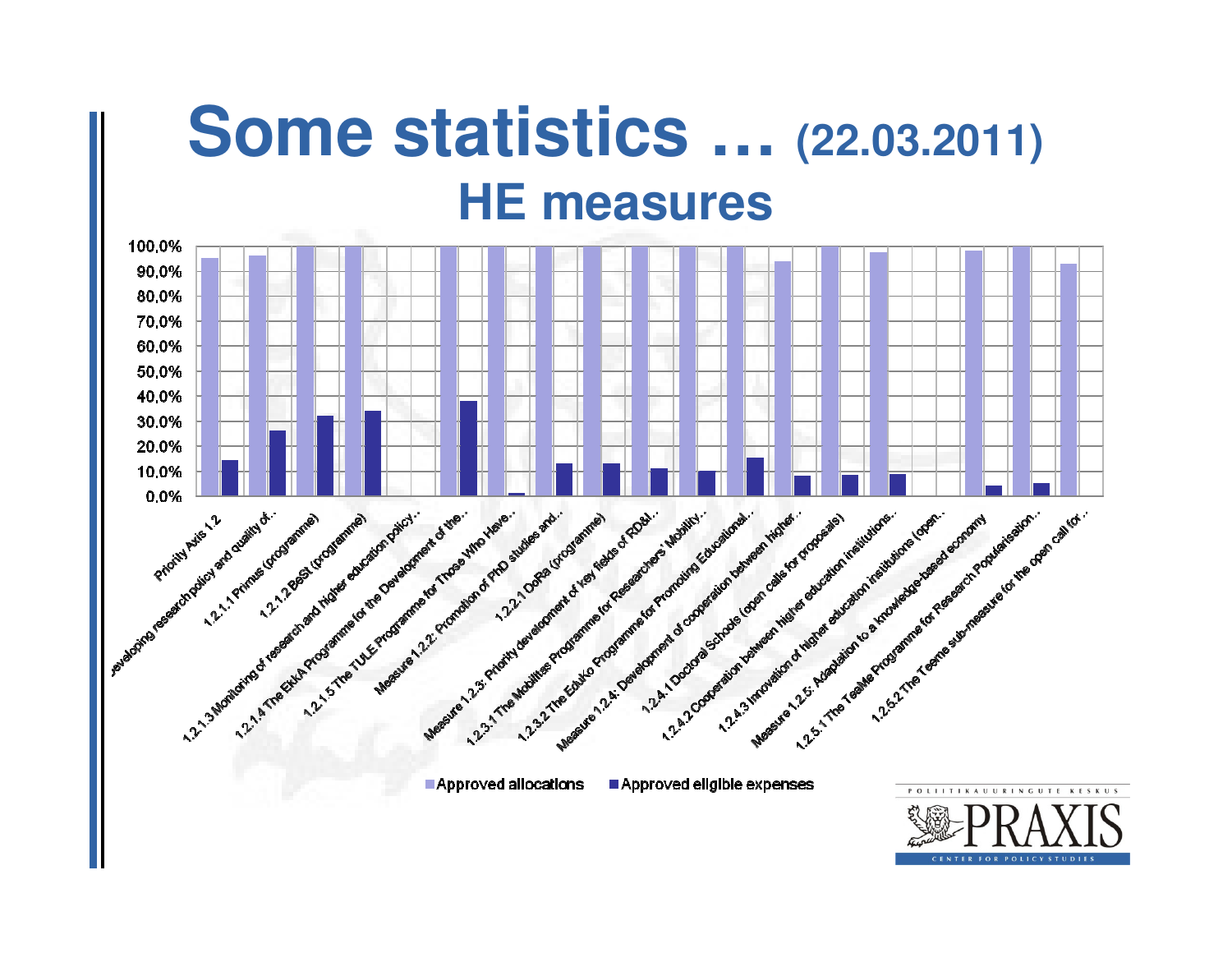## **Some statistics … (22.03.2011 ) R&D measures**

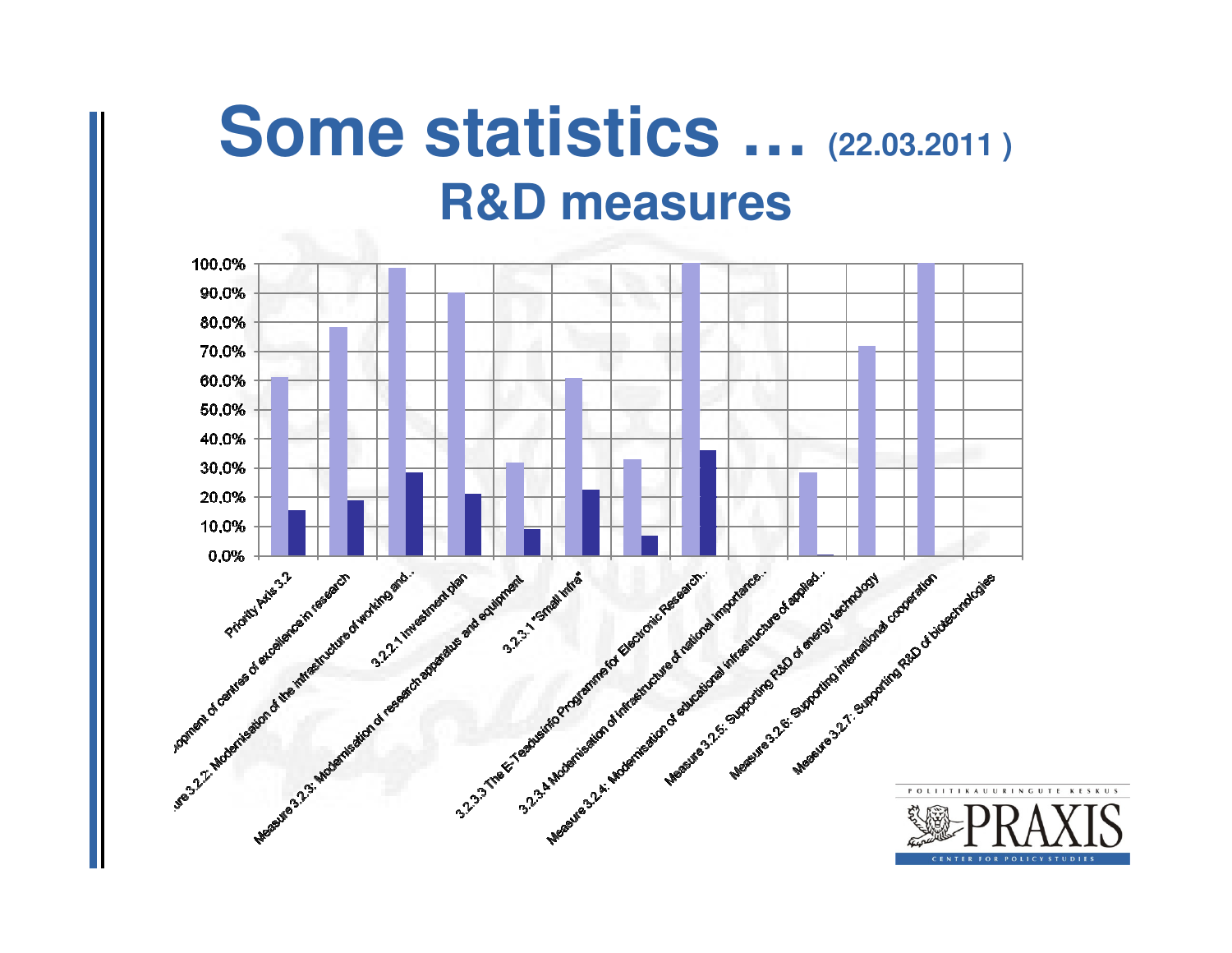**Q3: What are the reasons of the slower than planned launching of the HE and R&D policy measures? What mistakes have been made in the planning of the actions and financial objectives; in the programming and implementation of the measures?**

- • Too many different measures
	- $\mathcal{L}_{\mathcal{A}}$  , and the set of the set of the set of the set of the set of the set of the set of the set of the set of the set of the set of the set of the set of the set of the set of the set of the set of the set of th (3.1.) lead to the **considerable administrative burden** (regulations, reporting, monitoring)
	- $\mathcal{L}_{\mathcal{A}}$  (3.2.) **reduces the efficiency of implementation** (need to match different kind of funding and projects each having different set of rules, requirements, deadlines)
	- $\mathcal{L}_{\mathcal{A}}$  (3.3.) **The logic of sequencing/timing** of opening different measures has been somewhat hectic
	- – (3.4.) Lack of **comprehensive overview** of the activities in one thematic field on the level of implementing agency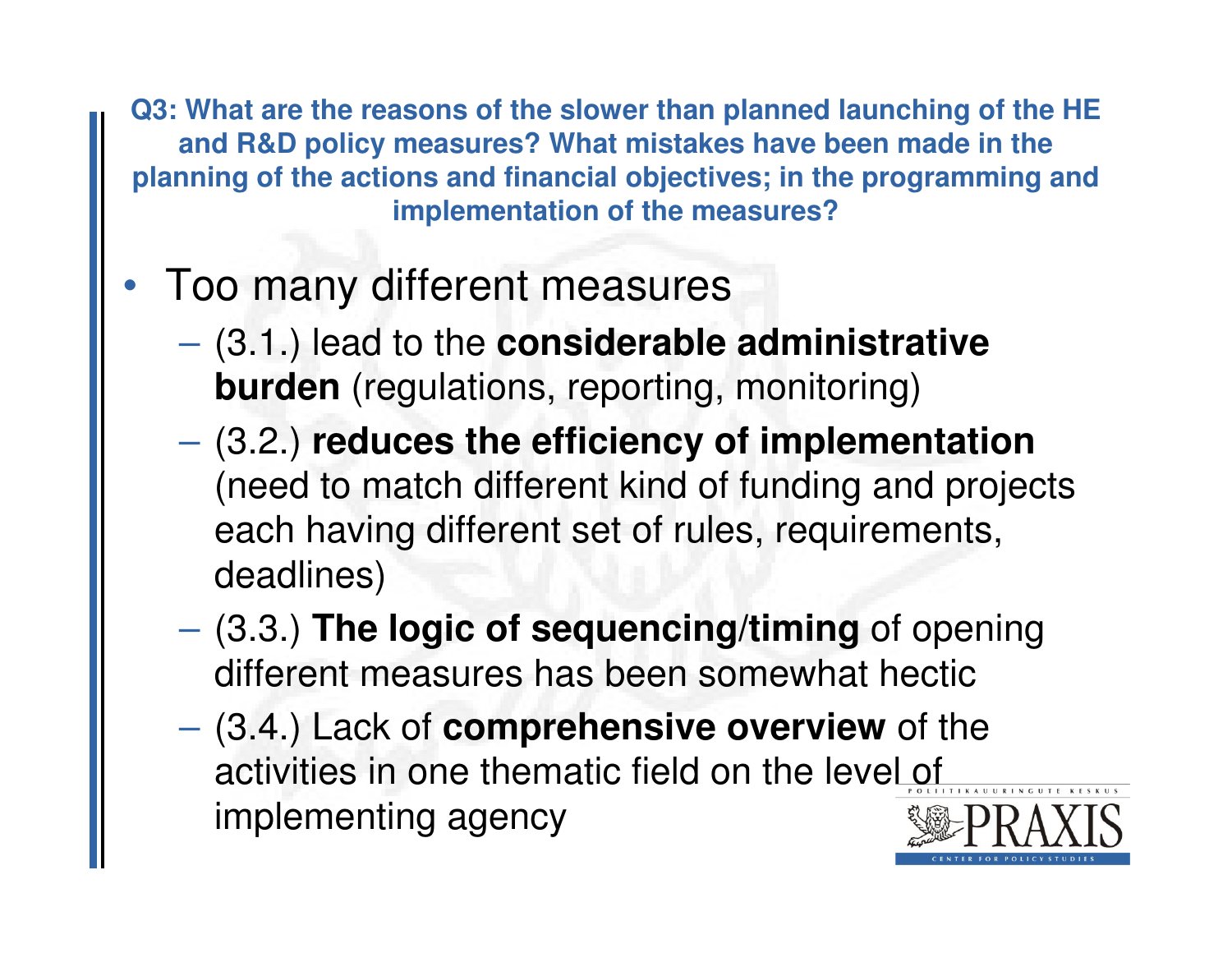**Q3: What are the reasons of the slower than planned launching of the HE and R&D policy measures? What mistakes have been made in the planning of the actions and financial objectives; in the programming and implementation of the measures?**

- •• Too little "trust" in final beneficiaries / applicants
	- $\mathcal{L}_{\mathcal{A}}$  , and the set of the set of the set of the set of the set of the set of the set of the set of the set of the set of the set of the set of the set of the set of the set of the set of the set of the set of th - Risk aversion, instead of risk sharing/reduction
	- $\mathcal{L}_{\mathcal{A}}$  , and the set of the set of the set of the set of the set of the set of the set of the set of the set of the set of the set of the set of the set of the set of the set of the set of the set of the set of th (3.5.) Prescribing eligible activities by the implementing agencies
	- $\mathcal{L}_{\mathcal{A}}$  , and the set of the set of the set of the set of the set of the set of the set of the set of the set of the set of the set of the set of the set of the set of the set of the set of the set of the set of th Emphasis on inputs (finances, actions) instead of results and outputs

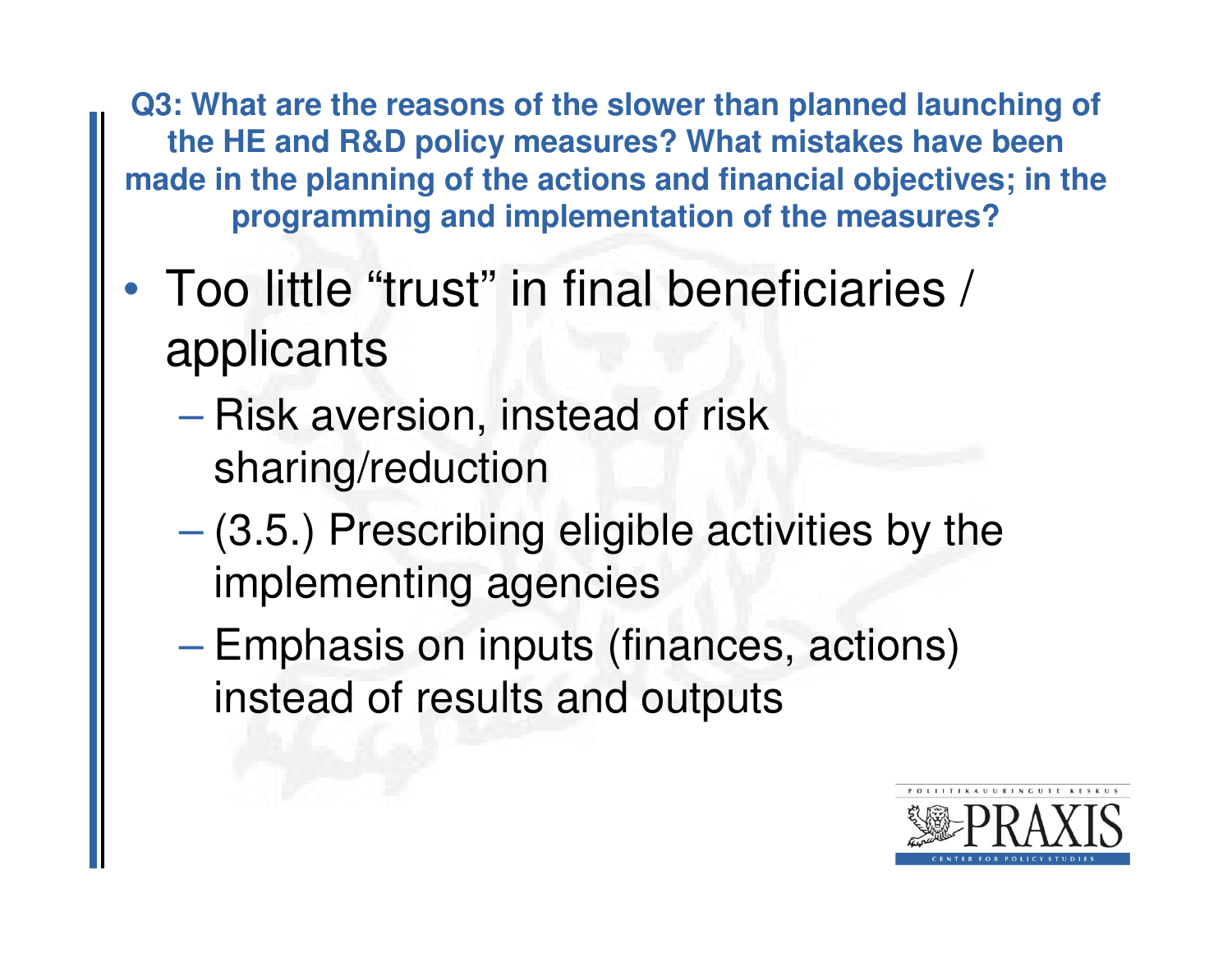**Q3: What are the reasons of the slower than planned launching of the HE and R&D policy measures? What mistakes have been made in the planning of the actions and financial objectives; in the programming and implementation of the measures?**

- • 3.6. Limited support from implementing bodies on assisting the applicants in more complex problems
- 3.7. Lack of co-financing/cash flow problems may hinder the application (especially in smaller institutions)
- •• 3.8. Limited administrative capacity in MoER in the programming process  $(=$  too few people); unused potential in terms of engaging external expertise.

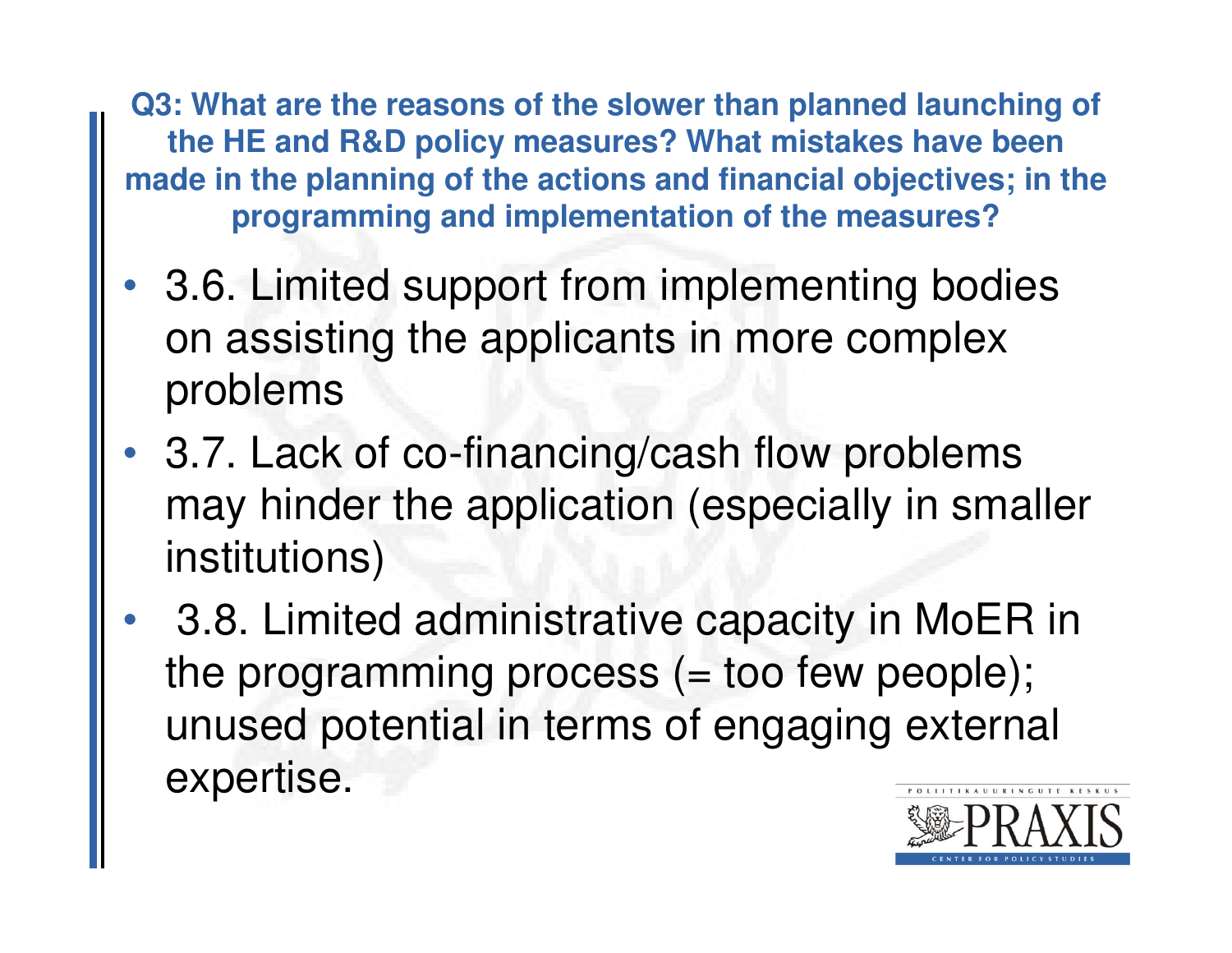**Q4: Do the delays in the payments pose any risks to the actual achievement of the SF objectives and/or to the utilisation of the resources available?**

- • **4.1. No considerable risk on reaching the target levels** ("as they are low enough")
- • 4.1. there is a clear **question** of **whether the set target levels are enough** to contribute to the overall objectives of the SF
- • Clear risk that in the case of "soft measures" utilisation of ressources may be delayed or funds will be used under heavy time pressure.
	- **Hart Communication**  $-$  Beneficiaries do not have clear financial plans, open calls in many cases
	- 4.2. **Sustainability** of the actions is the major concern

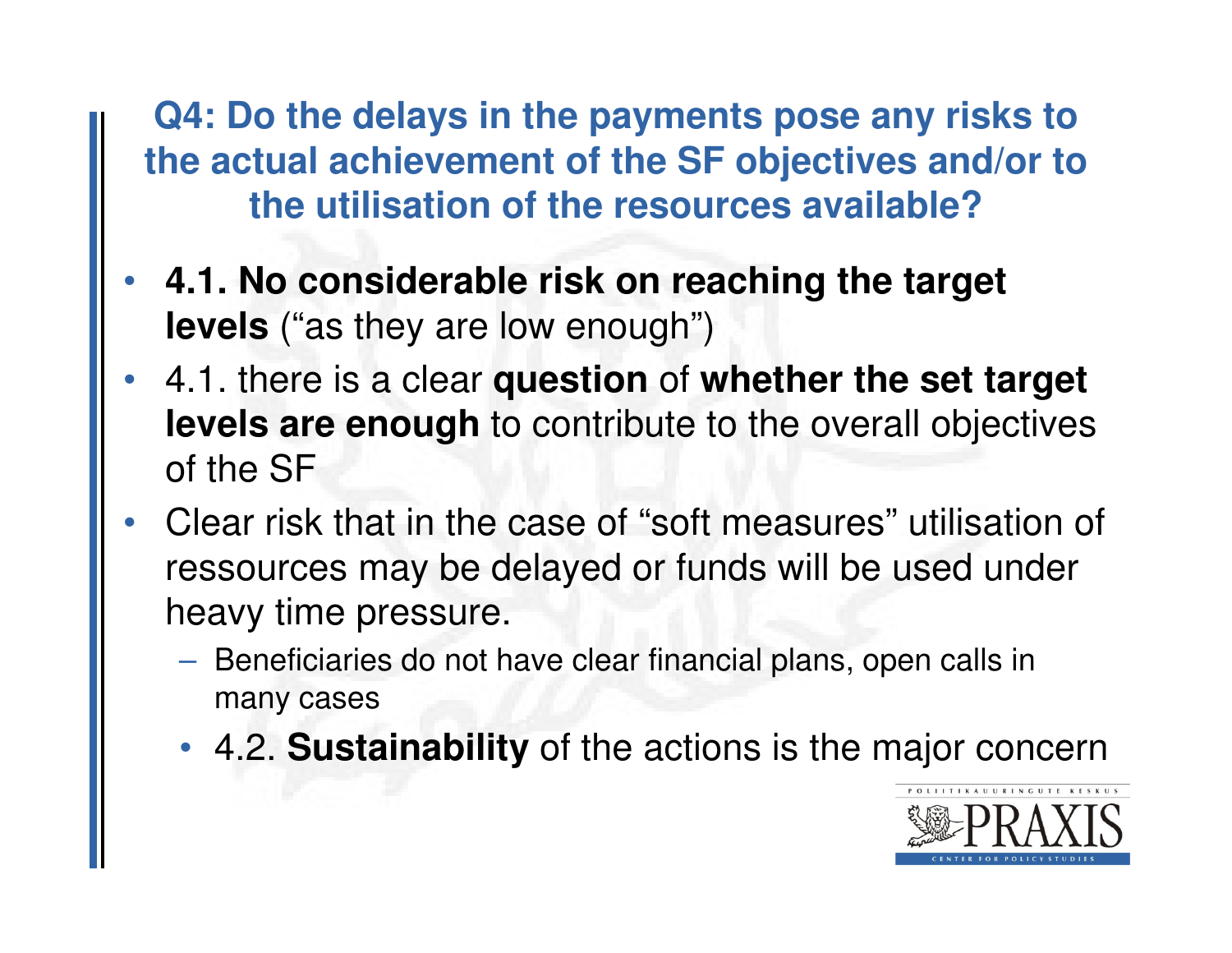#### **Q5:How can the implementation of the HE and R&D policy measures be speeded up, so that the objectives would be met and the resources would be wisely spent?**

- • NB! Applicants strongly disapprove changes in implementation regulations during the lifetime of the programme/project, therefore**formal changes need to be considered very carefully**
- • Allow more flexibility in actions (instead of listing eligible actions, list not eligible actions) and focus more on outcomes.
- •Speed up the processing of financial statements
- • Strengthen the marketing and publicity activities of the implementing body
- •Share information on best practises of implementation
- •Encourage potential applicants' planning for the next period

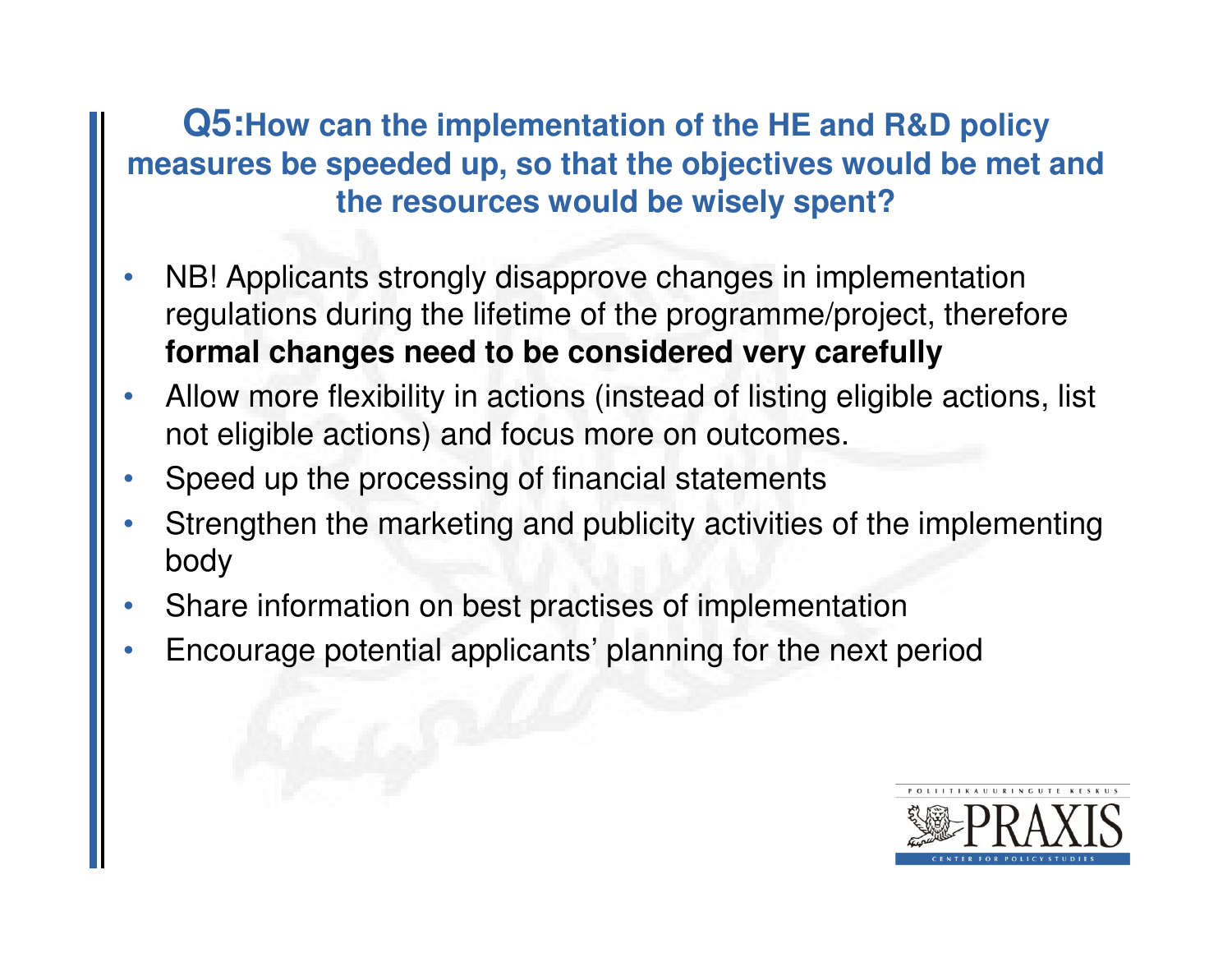## **Most important recommendations for the implementation in the next planning period**

- • Consider broadening thematic programmes
	- $\mathcal{L}_{\mathcal{A}}$  , and the set of the set of the set of the set of the set of the set of the set of the set of the set of the set of the set of the set of the set of the set of the set of the set of the set of the set of th - Precondition: strategic planning ("Joint Action Plans") on the level of thematic programmes (State, R&D institutions, private sector)
	- $\mathcal{L}_{\mathcal{A}}$  $-$  intrelinkages must be clear
- • Allow for more flexibility in actions, focus more on results (in line with EC expectations)
- • Opening of the measures should reflect the priorities and take into account the absorbtioncapacity of applicants